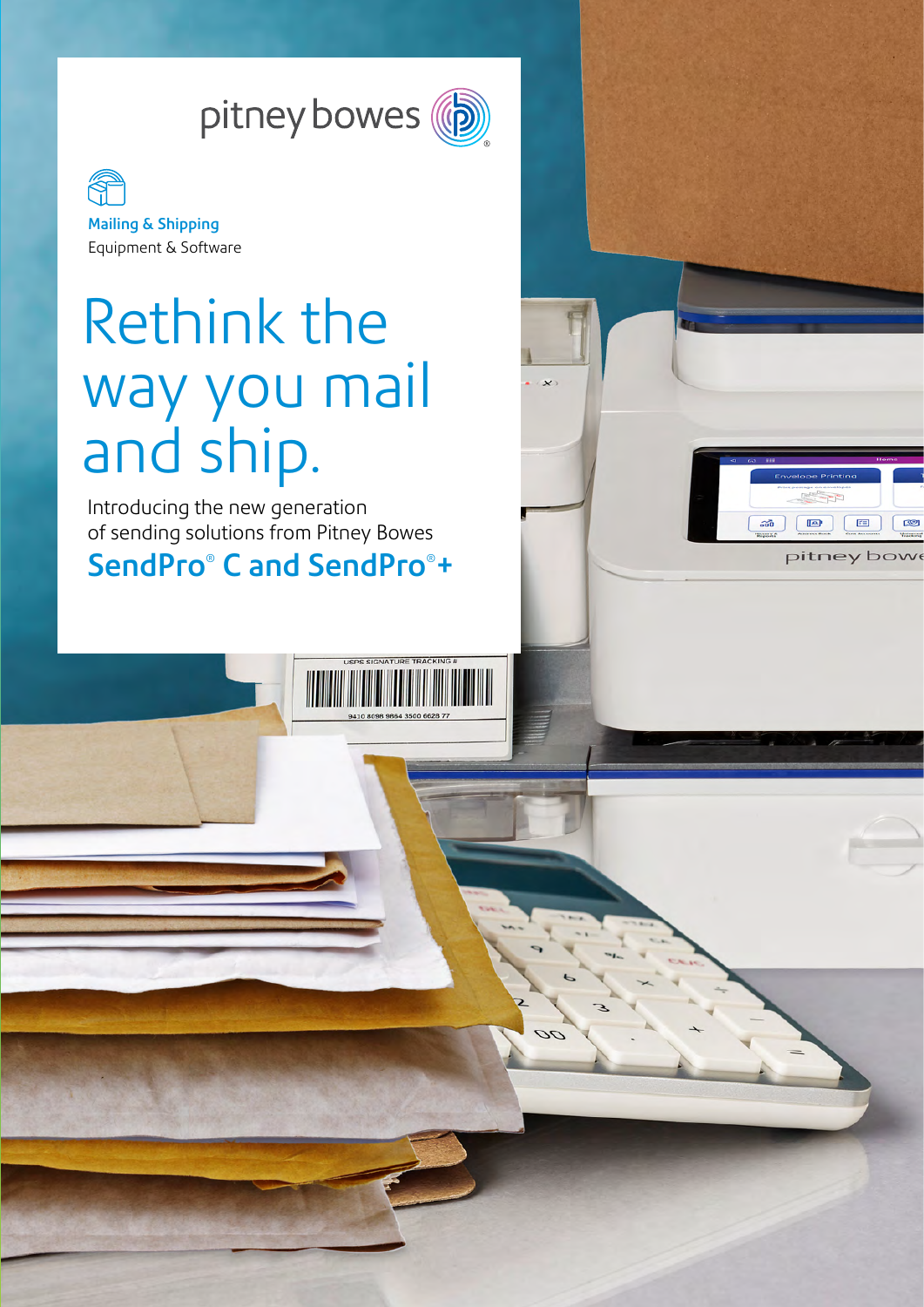SendPro® C and SendPro®+ are the latest all-in-one office sending solutions, designed to simplify your day-to-day sending needs. Plus, with our exclusive AutoInk offering, you'll be able to reduce running costs more than ever.

SendPro C and SendPro+ provide a more streamlined way to process mail and ship parcels with Royal Mail and Parcelforce® Worldwide. It makes understanding and realising greater cost and time savings easy. By leveraging cloud technology, this innovative machine delivers high value and convenience through superior analytics and easy-to-use features and services.

Designed to minimise downtime: Daily tasks are easy for anyone in the office via the user-friendly, Androidpowered touchscreen interface. Plus, get the support you need right away with integrated, support articles and self-help videos.

#### Intuitive workflow:

With our simple, Android-based 7" colour touchscreen technology, the number of steps you need to send has been reduced… and made easier to do, every time.

# Get the functionality you want Introducing new Get the functionality you want<br>combined with the support you need.

Ink included as standard: AutoInk: Never worry about ordering ink again. Eliminate the hassle of ordering. Pairing AutoInk with SendPro® C and SendPro®+ provides the most affordable and convenient method to run your business. Your SendPro alerts us when your ink is low. We'll automatically ship a replacement franking ink cartridge directly to you with delivery included. It's really that simple. With franking ink bundled, for the life of your

#### Eliminate wait times:

Virtually eliminate the need to call in for support. Simply go to our website to:

- Get support with live chat.
- Order other supplies.
- Create and submit support cases to our technical team through your online account.
- View self-help articles and videos.



∙This is based on the usage of five Pitney Bowes genuine franking ink cartridges per year on the £7.99 monthly tariff.<br>Autolnk is a part of your all-inclusive service contract. Autolnk is an optional service and you will alternative service contract should you wish to opt out of AutoInk.

**NAVALE ADAPTE** 



# generation of sending solutions from Pitney Bowes.

In business, there are plenty of important things to worry about. Sending parcels and letters doesn't need to be one of them… and now it isn't.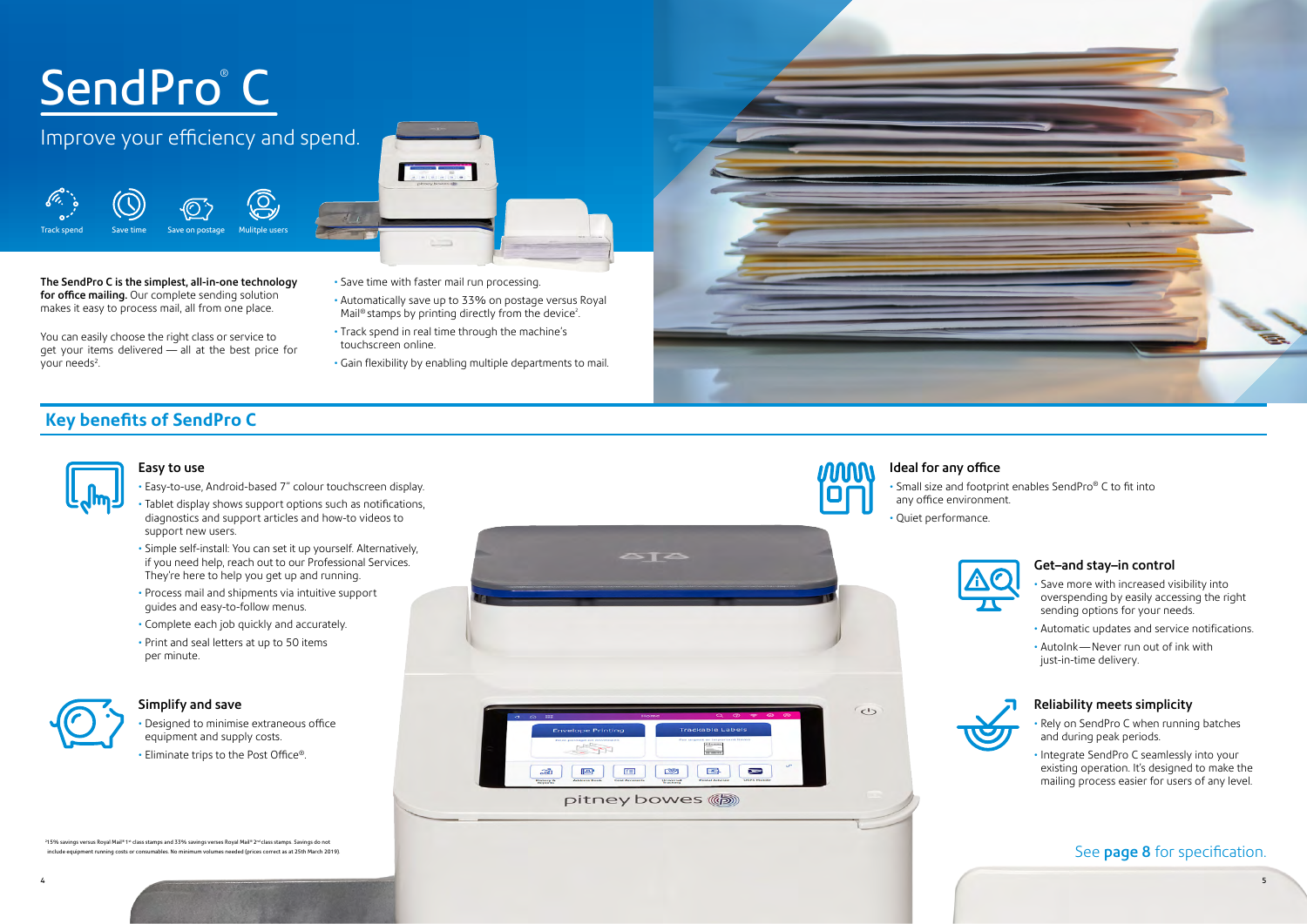# SendPro®+

Post office

Simplify the way your office sends domestic and international parcels with Royal Mail and Parcelforce® Worldwide. By integrating with the shipping label printer and the digital scale, the SendPro+ solution makes it easy to weigh, compare service options, print shipping labels, track parcels and manage expenses online—for both carriers, all in one easy-to-use solution. What's more, you'll save up to 75% on Parcelforce retail rates<sup>3</sup> and take advantage of Royal Mail Delivery Confirmation service and preferential Mailmark™ pricing, with savings of up to 33% versus stamps<sup>4</sup>.



- Track spend in real time through the machine's touchscreen or online via Your Account.
- Eliminates trips to the post office.
- Automatically save on postage by printing directly from the device or with SendPro® Online software.
- Gain flexibility by enabling multiple departments to mail and ship.

and shipping

Track spend No more trips Save on postage Mulitple users

 $\Omega$  $\bf \bar{\bf O}$ 



# Experience a more complete sending solution.









#### Accurate shipping

- Pay the right price for the services you select every time.
- Integrated scales to accurately weigh, input dimensions (for large letters and parcels) and print accurate shipping labels.
- Connect directly to supported carrier accounts for accurate rates.
- Higher capacity scales (choose from 12kg or 35kg) available for weighing letters, large letters and even larger parcels.



Ease of use • Print labels to an integrated printer.

• Weigh envelopes, large letters and parcels on the integrated scale.

• Print and seal letters at up to 65 items per minute.





#### One address list to do it all

• Select addresses from one list for all carrier shipments. • Easily upload contact lists or add new contacts as needed. • You can include email addresses for automatic tracking notifications on deliveries.



#### Simplify and save

- Know how much you are paying before you ship.
- See all your carrier's service options and pricing on one easy-to-read screen.
- Ship and track from any desktop computer.
- Secure sign-in with access to all shipments. See recent or view your history.
- Enable additional users to ship, track or manage costs from their computer.
- Maximise savings by creating best practice shipping processes.

### See page 9 for specification.

#### Track parcels and control costs

• Consolidate your tracking information onto a single platform. • View and print one consolidated report of all parcels shipped. • Respond quickly to inquiries with access to detailed reports.



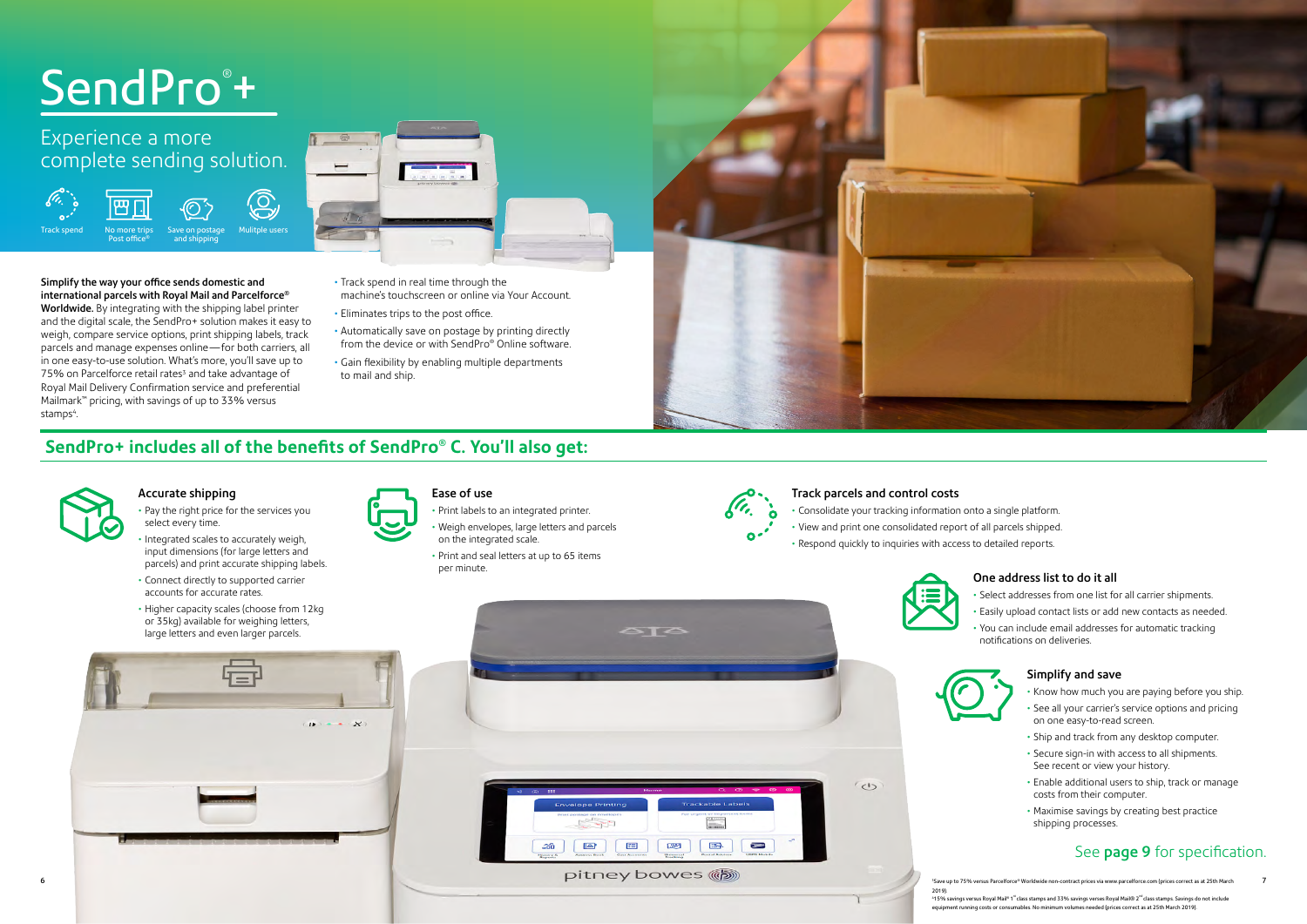#### emi-automatic feeding

### **SendPro® +**

European shipping label printer uses continuous thermal labels (Product code: 117317P). Not compatible with 4" x 6" labels. Compliant to Royal Mail and

(with integrated scale)

a sizes: 76mm x 127mm up to 330mm x 381mm

Worldwide.

devices

ls - 175 x 44 mm—box of 125 double sheets DBL-LBL250 Is - 175 x 44 mm—box of 500 double label sheets : DBL-LBL1000 abels for shipping label printer (1 roll).

duct code: H601-7 ack of 4). Product code: 601-9E litres). Product code: SV92278

e). Product code: SL-CKB01 mid volume usage). Product code: SL-CKE01 d-high volume usage). Product code: SL-CKE02 roduct code: SL-CKA01H (dual pack). Product code: SL-CKS01 50). Product code: SL-CKW01  $50$ ). Product code: SL-CKW02 f 300). Product code: SL-CKW03

optional accessories • External accessoring entity that the extending that the set of  $-15$  kg. Product code: MT30  $-35$ kg. Product code: MT70

| <b>Specifications</b>           |                                                                                          |
|---------------------------------|------------------------------------------------------------------------------------------|
| User display                    | 7" colour touchscreen                                                                    |
| <b>Envelope processing</b>      | Up to 65 items per minute; se                                                            |
| Envelope moistener              | Standard                                                                                 |
| Integrated scale                | Up to 7kg                                                                                |
| Shipping label printer          | European shipping label print<br>117317P). Not compatible wit<br>ParcelForce® Worldwide. |
| <b>Electrical and approvals</b> | 240V AC 50/60HZ 0.65-3A                                                                  |
| <b>Dimensions (WxDxH)</b>       | 419mm x 384mm x 292mm (y                                                                 |
| <b>Envelope sizes</b>           | Up to 9.5mm thickness. Media                                                             |
| Carrier                         | Royal Mail and ParcelForce® W                                                            |
| Label and report printing       | Print to network printer                                                                 |
| Connectivity                    | LAN (wired) or Wi-Fi (wireless)                                                          |
| <b>Basic accounting</b>         | Up to 100 accounts; Up to 10                                                             |
| Franking ink                    | Autolnk comes as standard                                                                |

#### Other supplies you may need

| Labels                                               | · Self-adhesive franking label:<br>(250 labels). Product code: [<br>· Self-adhesive franking label:<br>(1000 labels). Product code:<br>• Continuous direct thermal la<br>Product code: 117317P                                                                              |
|------------------------------------------------------|-----------------------------------------------------------------------------------------------------------------------------------------------------------------------------------------------------------------------------------------------------------------------------|
| Envelope sealing solution                            | • E-Z Seal - dab it Bottle. Prod<br>• E-Z Seal — flip top bottle (pa<br>· E-Z Seal -large bottle (1.89                                                                                                                                                                      |
| Cleaning kits for franking<br>machines and equipment | • Basic cleaning kit (low usage<br>• Everyday cleaning kit (low-m<br>• Everyday cleaning pack (mic<br>· Dust remover (dual pack). Pr<br>· Equipment surface cleaner (<br>• Wet alcohol wipes (pack of 5<br>• Equipment wipes (pack of 5)<br>• Dry, lint-free wipes (pack of |
| Optional accessories                                 | • External USB platform scale-<br>• External USB platform scale-                                                                                                                                                                                                            |

### **SendPro® C**

#### **Specifications**

| User display                                         | 7" colour touchscreen                                                                                                                                                                                                                                                                                                                                                                                                                                                                                                          |  |
|------------------------------------------------------|--------------------------------------------------------------------------------------------------------------------------------------------------------------------------------------------------------------------------------------------------------------------------------------------------------------------------------------------------------------------------------------------------------------------------------------------------------------------------------------------------------------------------------|--|
| <b>Envelope processing</b>                           | Up to 50 letters per minute; semi-automatic feeding                                                                                                                                                                                                                                                                                                                                                                                                                                                                            |  |
| <b>Envelope moistener</b>                            | Standard                                                                                                                                                                                                                                                                                                                                                                                                                                                                                                                       |  |
| Integrated scale                                     | Up to 7kg                                                                                                                                                                                                                                                                                                                                                                                                                                                                                                                      |  |
| <b>Electrical and approvals</b>                      | 240V AC 50/60HZ 0.65-3A                                                                                                                                                                                                                                                                                                                                                                                                                                                                                                        |  |
| <b>Dimensions (WxDxH)</b>                            | 419mm x 384mm x 292mm (with integrated scale)                                                                                                                                                                                                                                                                                                                                                                                                                                                                                  |  |
| <b>Envelope sizes</b>                                | Up to 9.5mm thickness. Media sizes: 76mm x 127mm up to 330mm x 381mm                                                                                                                                                                                                                                                                                                                                                                                                                                                           |  |
| Carrier                                              | Royal Mail                                                                                                                                                                                                                                                                                                                                                                                                                                                                                                                     |  |
| Connectivity                                         | LAN (wired) or Wi-Fi (wireless)                                                                                                                                                                                                                                                                                                                                                                                                                                                                                                |  |
| <b>Basic accounting</b>                              | Up to 100 accounts; Up to 10 devices                                                                                                                                                                                                                                                                                                                                                                                                                                                                                           |  |
| Franking ink                                         | Autolnk comes as standard                                                                                                                                                                                                                                                                                                                                                                                                                                                                                                      |  |
| Other supplies you may need                          |                                                                                                                                                                                                                                                                                                                                                                                                                                                                                                                                |  |
| Labels                                               | • Self-adhesive franking labels - 175 x 44 mm - box of 125 double sheets<br>(250 labels). Product code: DBL-LBL250                                                                                                                                                                                                                                                                                                                                                                                                             |  |
|                                                      | • Self-adhesive franking labels - 175 x 44 mm - box of 500 double label sheets<br>(1000 labels). Product code: DBL-LBL1000                                                                                                                                                                                                                                                                                                                                                                                                     |  |
| Envelope sealing solution                            | · E-Z Seal-dab it Bottle. Product code: H601-7<br>· E-Z Seal-flip top bottle (pack of 4). Product code: 601-9E<br>· E-Z Seal-large bottle (1.89 litres). Product code: SV92278                                                                                                                                                                                                                                                                                                                                                 |  |
| Cleaning kits for franking<br>machines and equipment | · Basic cleaning kit (low usage). Product code: SL-CKB01<br>· Everyday cleaning kit (low-mid volume usage). Product code: SL-CKE01<br>· Everyday cleaning pack (mid-high volume usage). Product code: SL-CKE02<br>· Dust remover (dual pack). Product code: SL-CKA01H<br>· Equipment surface cleaner (dual pack). Product code: SL-CKS01<br>. Wet alcohol wipes (pack of 50). Product code: SL-CKW01<br>· Equipment wipes (pack of 50). Product code: SL-CKW02<br>· Dry, lint-free wipes (pack of 300). Product code: SL-CKW03 |  |
| <b>Optional accessories</b>                          | · External USB platform scale - 15kg. Product code: MT30<br>· External USB platform scale - 35kg. Product code: MT70                                                                                                                                                                                                                                                                                                                                                                                                           |  |